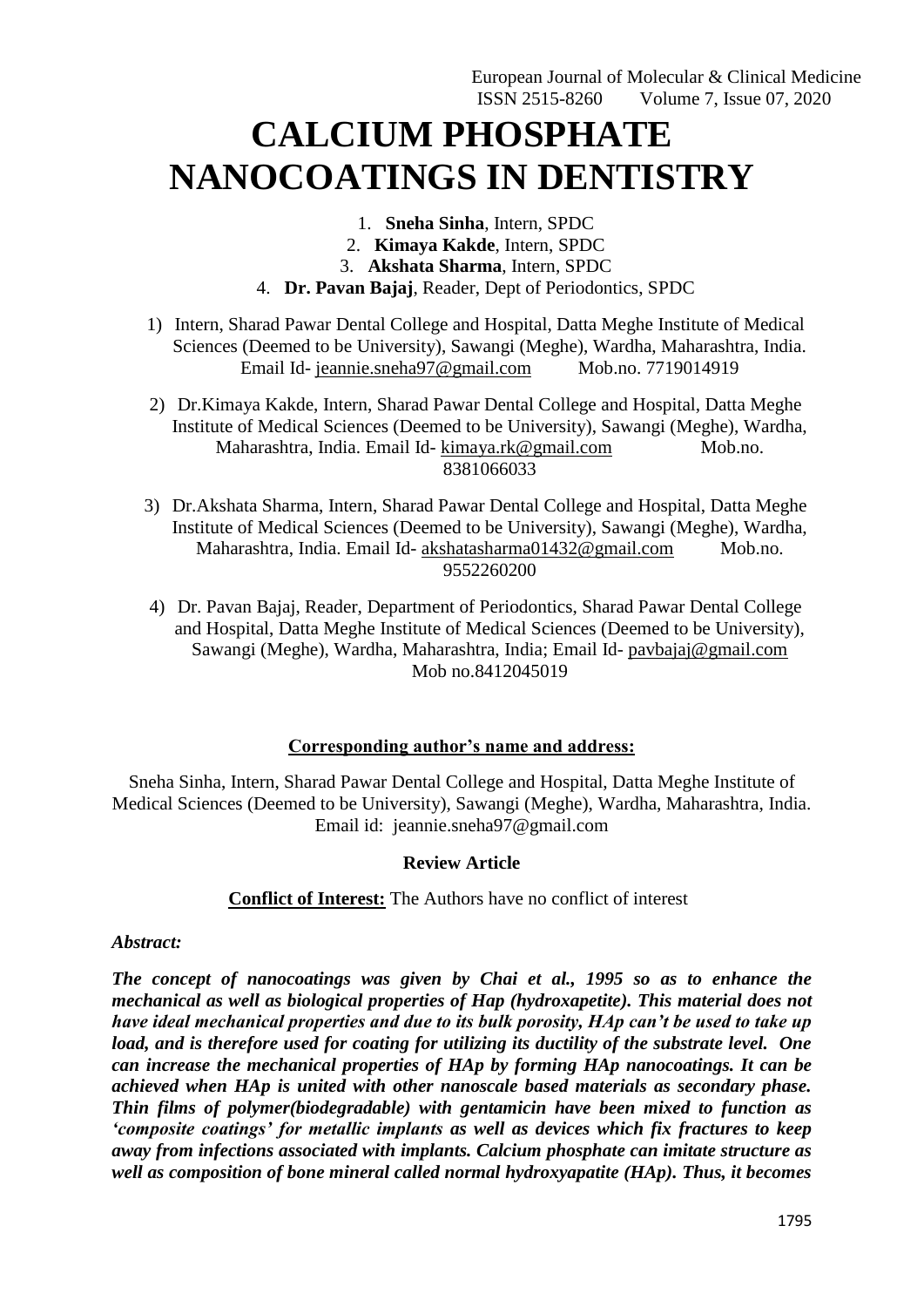*a perfect alternative when thinking of an appropriate biomaterial in order to replace and imitate bone such as in case of an implant. Calcium phosphate has a special consideration on its introduction in the dental fields as it is chemically similar to bone of a human being, especially in terms of its characteristics of dissolution which enables the growth as well as regeneration in bones. Calcium phosphate nanocomposite coatings are merged with other materials which are micro or nanosized which increases its mechanical properties. Development of a newer generation of nanocomposite coating is recently being known which have nanomaterials like bioglass, carbon nanotubes as well as collagen to enhance 'osseointegration'. The initiative of nanocoatings and nanocomposites is to develop the biological and mechanical properties of calcium phosphate and alter properties related to surface of implants which are used in dentistry to speed up the process of healing and thus nanocoatings are being introduced in dentistry.*

*Keywords: calcium phosphate, nanocoating, nanocomposite, implants*

# **Background:**

In nanocoatings, either the thickness of coating is in nanoscale or the particles of the second phase distributed within the matrix are in the range of nanometers or the coatings have phases or grains of nanosizes, etc. Nanocoatings are named so because of their film size which is thinner than the microsized coatings, i.e. below 100nm for a single coating. There have been many proven benefits of nanocoatingslike its ease of application methods and synthesis, purity because of the selection of the raw materials, as well as its capacity to get incorporated with different nanoparticles which in turn fabricate nanocomposite coatings. Nanocomposite coatings are demonstrated as mixture of multiple materials which consists of one 'matrix material' along with other particles in the range of nanometer scale. The matrix in this case should be a polymer which is biocompatible, a ceramic or a metallic material.(1) Nanostructured coatings have freshly fascinated growing interest due to the potential of synthesizing materials with exclusive properties, like high hardness, wera resistance, toughness, optical transparency, which makes them technically attractive for various applications from biomedical to industrial. Nanocoatings have a number of advantges for applications in the medical, aerospace, defense, oil and marine industries, which have motivated the manufacturers to include such coatings in the products which can have multiple functions. Nanocoatings have exceptional mechanical properties and increased bioactivity due to their nanocrystalline structure resulting in their large surface areas. Nanomaterials along with their developed forms, like nanocoatings and nanocomposites, present many eyecatching potentials in the field of tissue as well as implant engineering for its applications in oral and maxilofacial areas (Ben-Nissan and Choi, 2006).(2)

The concept of nanocoatings was given by Chai et al., 1995 so as to enhance the mechanical as well as biological properties of Hap (hydroxapetite). It has been clarified earlier that this material does not have ideal mechanical properties and due to its bulk porosity, HAp can't be used to take up load, and is therefore used for coating for utilizing its ductility of the substrate level. One can increase the mechanical properties of HAp by forming HAp nanocoatings. It can be achieved when HAp is united with other nanoscale based materials as secondary phase. (2)

Many nanocoating methods have been planned and a few have been applied commercially. Amongst these, the sol-gel approach has been a cost effective and bendy method which can be used for synthesis of calcium phosphate from the solutions chemically. This nanocoating's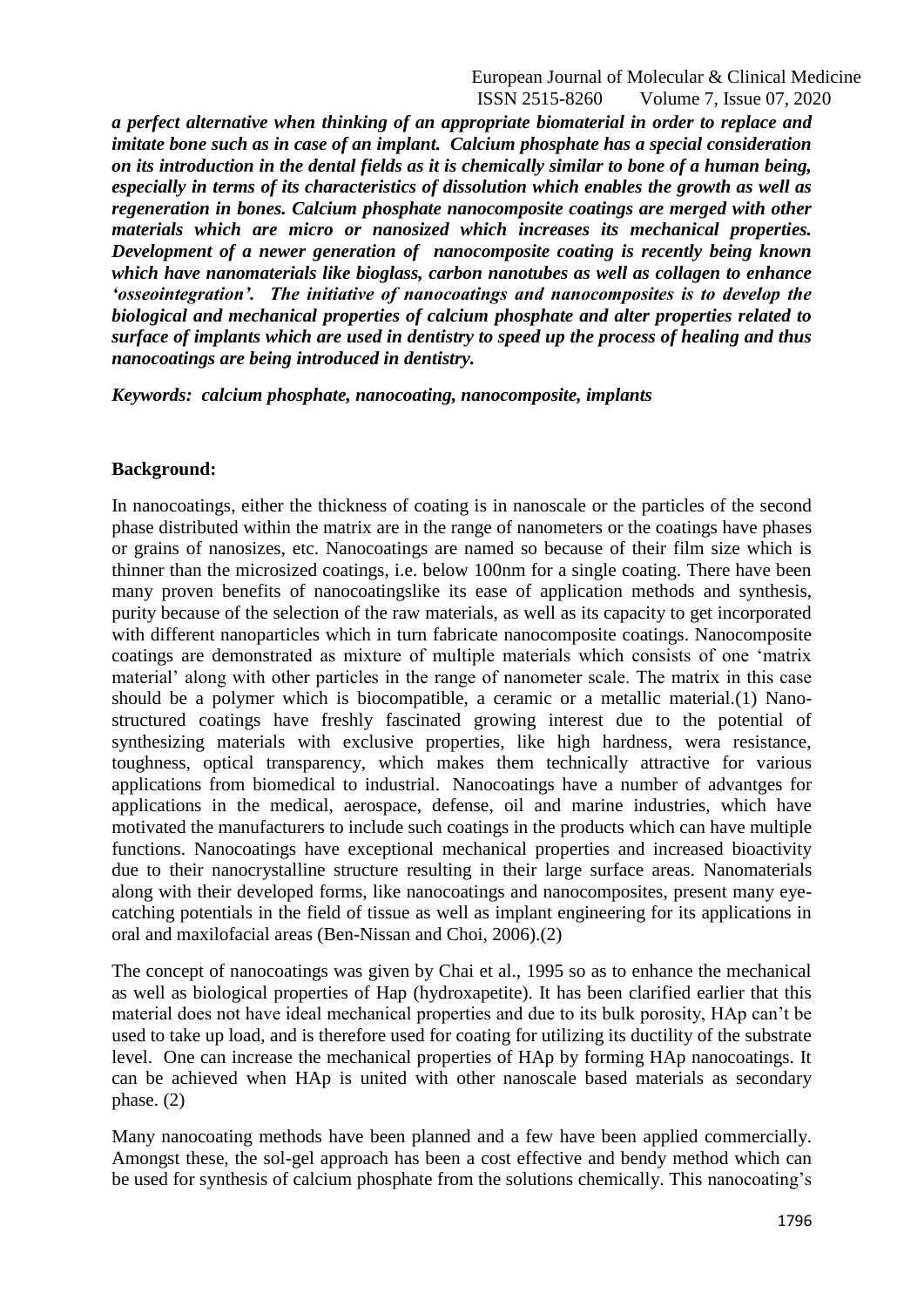technique based on sol-gel formula with a suitable chemistry from metallic to ceramic implants is utilized in a variety of ceramic oxide materials which are biologically compatible (Al2O3, TiO2, partially stabilized zirconia, SiO2 and Ta2O5) as it increases wear resistance, strength and curtails metal ion release to the adjacent tissues. (3)

Thin films of polymer(biodegradable) with gentamicin have been mixed to function as ‗composite coatings' for metallic implants as well as devices which fix fractures to keep away from infections associated with implants. (4) As they have the affinity to fill-up and free-up pharmaceuticals and minerals and also the potential to mortify with time and the use of these films are advantageous. Also by manipulating the size of the pores and interconnectivity of such particles, the drug release rates it can be customized for the treatment. The initiative of nanocoatings and nanocomposites is to develop the biological and mechanical properties of calcium phosphate and alter properties related to surface of implants which are used in dentistry to speed up the process of healing and thus nanocoatings are being introduced in dentistry. (2)

#### **CALCIUM PHOSPHATE AS NANOCOATINGS:**

#### **Introduction to calcium phosphate and Hydroxyapatite**

Calcium phosphate can imitate structure as well as composition of bone mineral called normal hydroxyapatite (HAp). Thus, it becomes a perfect alternative when thinking of an appropriate biomaterial in order to replace and imitate bone such as in case of an implant. However, as calcium phosphate is naturally brittle and inorganic in nature, it needs to be further modified if we wish to use it in load bearing applications. Hydroxyapetite is a osteoconductive, bioactive and biocompatible material. (5) It is formulated as  $Ca10(PO4)6(OH)2$ . LeGeros and Ben-Nissan stated that "bone-like apatite can be better described as carbonate HAp and approximated by the formula:  $(Ca, Mg, Na)10(PO4, CO3)6(OH)2$ . (6) The impurities like sodium, magnesium and carbonate can aid in enabling the bone to function in proper manner. The calcium to phosphorous ratio of bone apatite can vary within 1.37 and 1.87. This is away from the  $\gamma$  stoichiometric ratio' of hydroxyapatite(1.67). Hence, hydroxyapatite can be designated as a form of bone apatite which is chemically ideal and is biocompatible within the living environment. (1)

Calcium phosphate has a special consideration on its introduction in the dental fields as it is chemically similar to bone of a human being, especially in terms of its characteristics of dissolution which enables the growth as well as regeneration in bones. Hap, calcium phosphate as well as β-tricalcium phosphate have been studied immensely and applied in clinical practice because of its excellence as materials which can repair and replace bones. The nanocomposite coatings approach manipulates the mechanical properties like the strength as well as the Young's modulus of the composites together to that of the bone in its natural form, with assimilation of minor nanoparticles. (2)

When the calcium phosphate nanocomposite coatings are formed, it is merged with other materials which are micro or nanosized (like carbon nanotubes as the secondary phase) which increases its mechanical properties as the calcium precursors are produced from calcium phosphate nanocoatings which have thickness between 20 and 1000 nm on multiple substrates which use calcium nitrate and calcium acetate. Development of a newer generation of nanocomposite coating is recently being known which have nanomaterials like bioglass, carbon nanotubes as well as collagen to enhance 'osseointegration'. (1) Calcium phosphates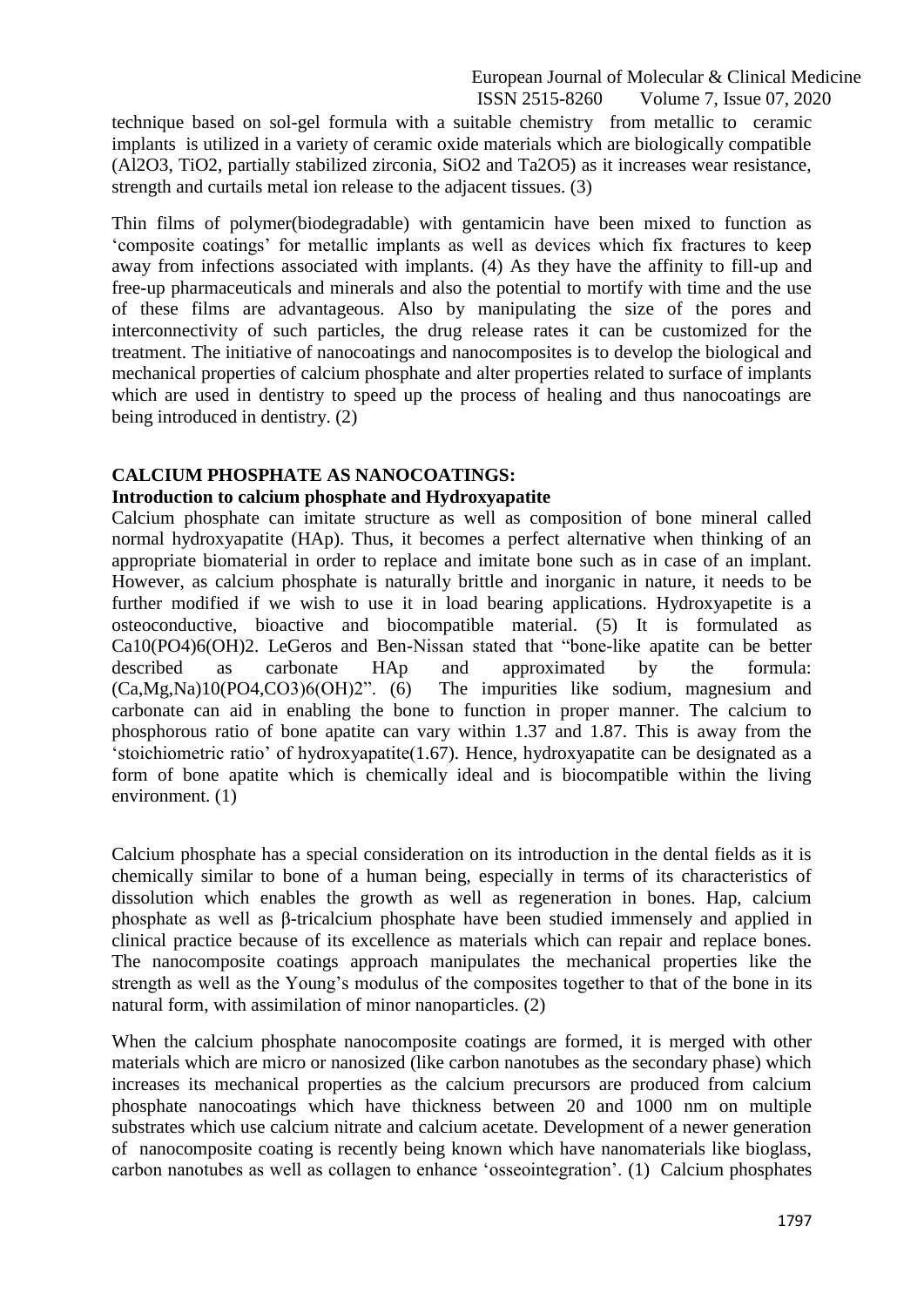can be differentiated by various solubilities—for example, while they bond to the tissues present adjacently—or the capacity to degrade or replacement by advancing bone growth.

Upon contact between body fluids and calcium phosphate/HAp, there is an exchange of surface ions with the ions of aqueous solution; on the other hand, a mixture of ions and molecules(collagen and protein) are also adsorbed on the surface (Choi and Ben-Nissan, 2007). (2)

Primarily, calcium phosphate is used as a coating(bioactive) to create a tough and fast attachment(biological) to the bone. The process of firm bonding between implant or prothestic component and the bone of the host through bone in growth is known as ‗biological fixation'. This does not involve mechanical fixation or adhesives. (2)

Mudenda et al. learned recently that the evolution of microstructure of the nanocoatings of calcium phosphate is roughly of thickness 400 nm on titanium substrates(wet and dry-etched micro-patterned). Another observation was that the calcium phosphate grains were bigger on the nanocoatings over wet-etched substrates as compared to those on dry-etched substrates. Upon these set of observations, it was recommended that substrates which are functionalized and configured geometrically may be crucial in the improvement of the interface of bone and implant. It was also assured that the substrates, if patterned can possess best crystallinity of calcium phosphate as well as roughness to increase ‗osteointegration' and attach cells of the bone to the surface of implant which is patterned. (7)

# **IMPLANTS**

Biomaterials used should stimulate the surrounding tissues to enhance the in growth of implants.

In case of an implant (dental or biomedical), the prevention of osteolysis and also inflammatory response is a prerequisite, irrespective of the material of the implant.

Coating these implants with nanocoatings and nanocomposite improves the bioactivity and prevents corrosion. It releases particles as well as metal ions. This further leads to an improved structure as well as environment for the new bone's growth. The raised issues and concerns about adhesion and other biological interactions regarding the increase of longitivity and dependability have forced the experiments of alteration of the surface with respect to a raise in the bioactivity, rapid healing and bone-implant adaptability from last two decades.

Calcium phosphates have been used as a material for coating metallic implants for its utility in dentistry and orthopedics since early 1980s. (1)

Jimbo et al in 2011 additionally presented proof in favour of the fact that surface coated with calcium phosphate improves the procedure of osteointegration. He later observed that the bone around the implant is progressively mineralized. In addition to this, adenosine triphosphatase, which is a marker of osteoclast significantly higher for implants which are coated, showed a steady resorption of the calcium phosphate coating. (8)

Furthermore, titanium has the potential to enhance the application of calcium phosphate coatings which are structurally nanosized in both natural as well as artificial grafts which increases its usage as a well-suited biomaterial for soft tissue.

When Kadono et al examined the efficiency of nanocoated-polyester vascular grafts used for implants in canine carotid arteries, they explained that CaP nanocoatings could help in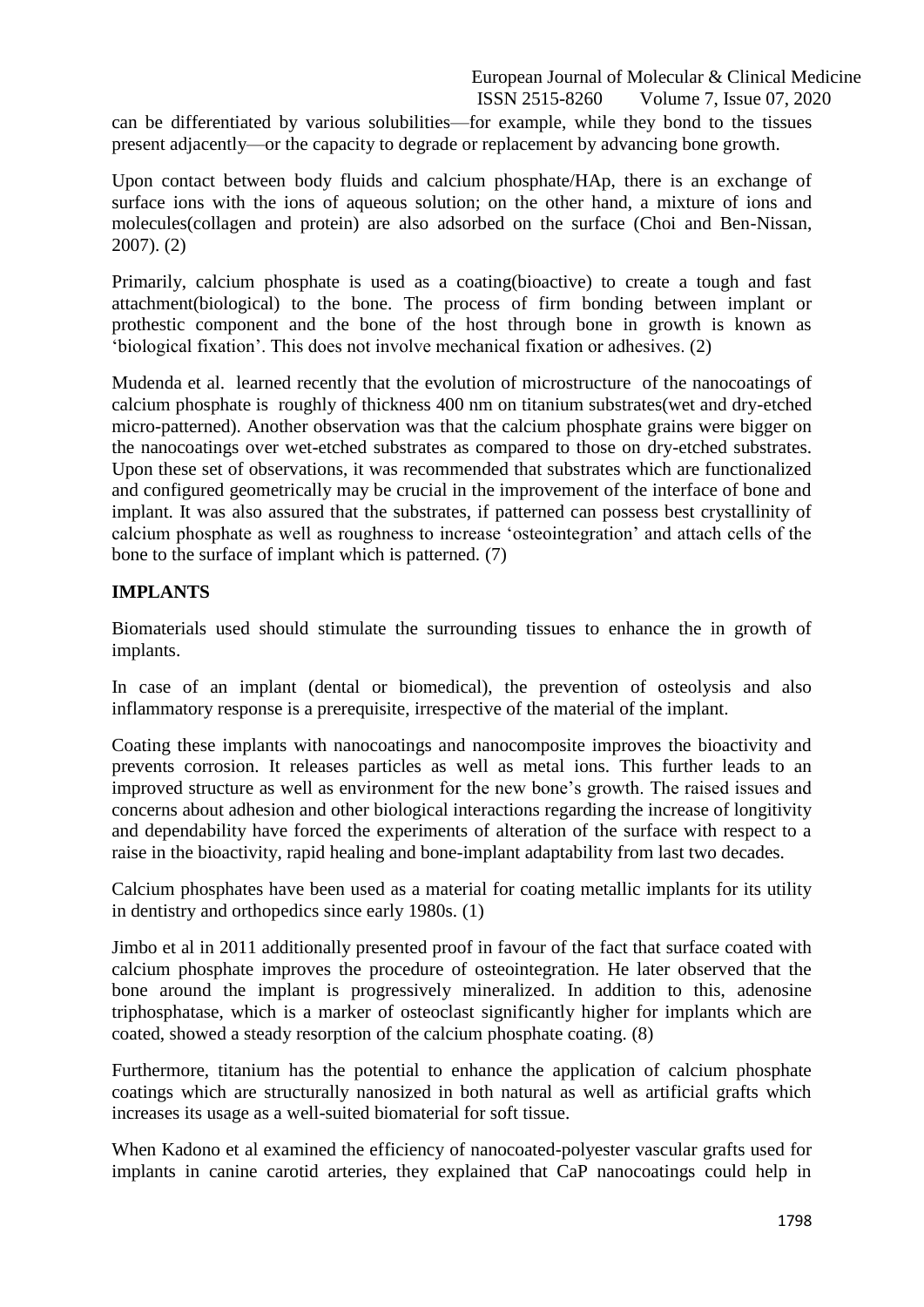reduction of giant cells and inflammatory cells during construction of tissue around vascular grafts having composition of synthetic polymeric materials. (9)

The efficiency of these nanocoatings for regenerating the tissues was tested by Yang et al. Upon examining the cell seeded scaffold under the electron microscope, he lead the hypothesis that the nanocoating of silk scaffold were appropriate for tisssue growth.

# **Tissue response to an implant material**

When a biomaterial is inserted within a tissue in form of an implant, various tissue responses are likely to occur at the interface between the material and the hard or the soft tissues in the region. Previous studies and reviews have identified five different possibilities of interfacial responses of tissue to an implant. (1) These are as follows -

- In case the material is biodegradable and non toxic, it will be replaced by the tissue which is surrounding the material.
- In case the material is non toxic and biologically inactive, the implant can be ultimately isolated due to formation of a fibrous tissue
- In case the material is biologically active and non toxic, osteointegration will occur, i.e. there will be formation of an interfacial bond
- In case the material is bioinert and non toxic, ankyloses will occur if the bond is weak and bone cements will form if it is strongly bonded with external cements.
- In case the material of implant is toxic, the surrounding tissues of the body will die

# **Implant materials**

For a very long time, numerous materials have been considered as implant materials based on their properties. The two most important criteria for their consideration as a long term success have been biocompatibility and cytotoxicity of the material. Amongst these materials, calcium phosphate has been one of the most accepted to its chemically similar nature to human bone. The best part of using calcium phosphate is its dissolution characteristics when it binds with the tissue as well as its ability of degradation and replacement by promoting bone growth.

Following is the Solubility of different calcium phosphates: Amorphous calcium phosphate > dibasic calcium phosphate > tetracalcium phosphate > α-tricalcium phosphate > β-tricalcium phosphate  $>$  Hap (10)

# **CALCIUM PHOSPHATE NANOCOATING IN DENTAL IMPLANTS**

The roughness of the surface of an implant influences the quality as well as the rate of osseointegration. (Wennerberg et al. 1995b). There are various ways of coating implants with calcium phosphate in which roughness of the implant surface can be increased like etching, plasma spraying, deposition method assisted by ion-beam, etc. (11)

A study where CaP was used as a nanocoating material on implant. The study involved smooth basal surface and rough basal surface. Calcium Phosphate was nanocoated (thickness of 500lm) by the IBAD method. The results of these nanocoating were very successful in dogs (Choi et al. 2011; Song et al. 2009; Chae et al. 2008). After 12 weeks of healing, both smooth and rough surface of CaP nanocoating had very good histological as well as statistical results with regard to bone-implant contact in control group. (11)

Two mechanisms of endosseous integration was explained by Davies (1998): 1) Distance osteogenesis is a mechanism where the new bone will reach the surface of implant from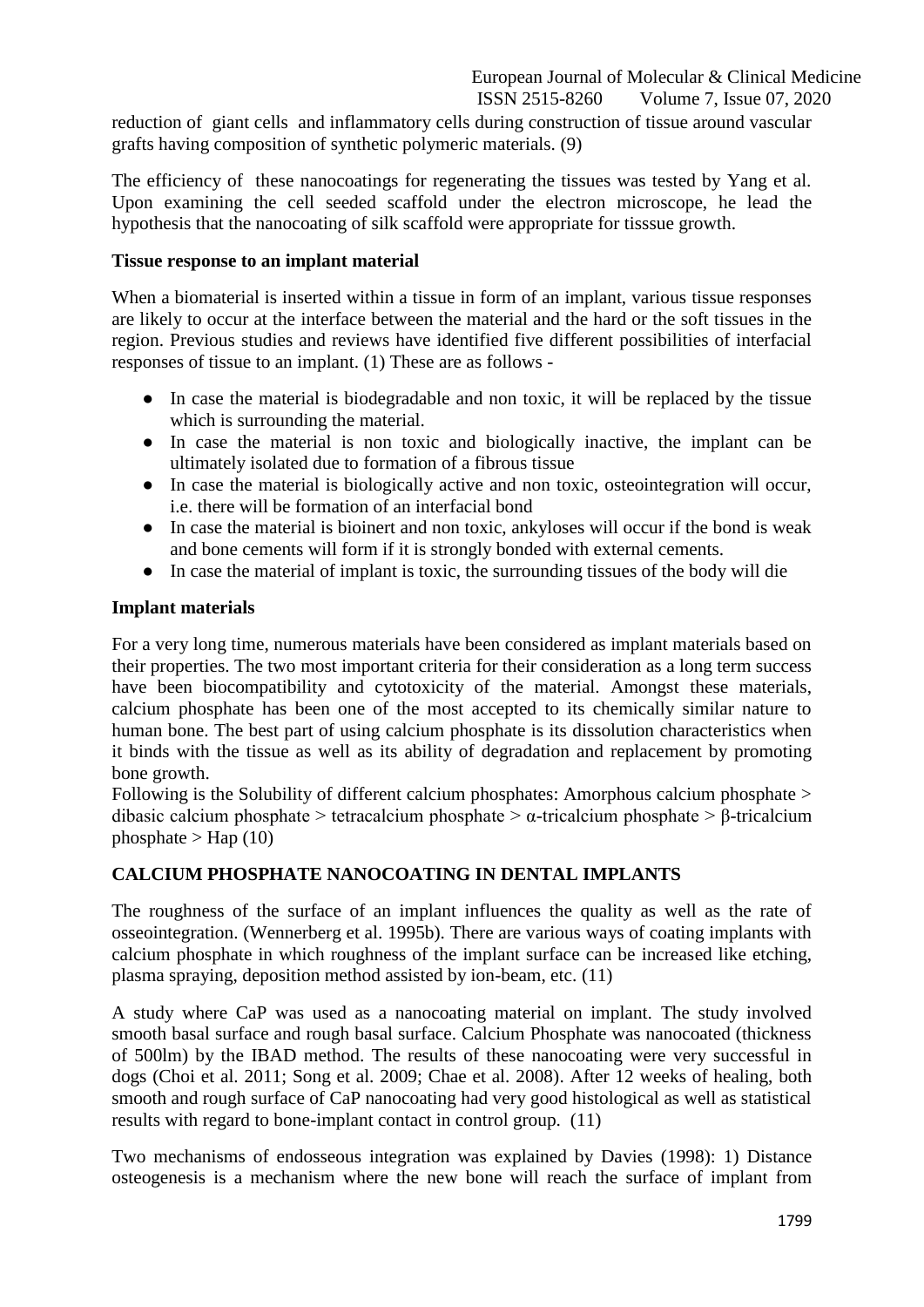existing peri implant bone by appositional growth. 2) In Contact osteogenesis or osteoconduction mechanism, the new bone will be formed on the implant surface directly. Distance osteogenesis was comparatively faster in rough surface CaP than in smooth surface CaP. Both distance and contact osteogenesis have good resolution in rough surface CAP coating. This confirms that the rough surface of implant is effective in cellular response in formation of the new bone around the defect. Rough surface of Implant has better efficacy to induce growth of bone even in the far lateral part of defect. Boyan et al. (1996) explained the influence of surface roughness on the cellular response to an implant. Mesenchymal cells on rough surface will lead to formation of focal attachment and reach the spaces in between surface peaks. This could result in expression of a particular phenotype that will favour the osteogenesis. Surface roughness due to CaP coating could also facilitate vascular ingrowth favourable for osteogenesis. Calcium Phosphate is very efficient as nanocoating on implant given that the changes in surface energy lead to physical effects and enlarge the surface area. Also the chemical interaction between Ca2+ and CaPs binding proteins contributes to its efficiancy. (Sul et al. 2002 ; Feng et al. 2002). Calcium phosphate also plays viral role in increasing bone-implant contact. (11)

#### **CONCLUSION**

The implant materials like titanium or its alloys (Ti-6Al-4V) are used sucessfully for other prosthesis and dental implants since 25 years. But it is observed that adherence of cells to most metal surface is not adequate. Intimate tissue in-growth isconsidered as the most appropriate mechanism for better the adherence. In order to fasten the healing process, surface properties of implants are enhanced by the nanocoatings. Over the previous decade, the interest in nanostructured materials has increased tremendously in the fields of medicine as well as dentistry. There has also been rise in application of nanocoatings and nanocomposites in bone grafts, implants and involved slow drug delivery system in biomedical and dental materials.

The effect of nanotechnology is considered to be very beneficial. However, we still need to consider the possible risks associated with it. Presently, the authoritarian standards prevailing use of nanomaterials for applications in dentistry are not enough and there are no efficient methods which can assess the long-term risk of exposure in patients. All calcium phosphates are however non-toxic as well as biodegradable, hence not posing a problem in the long run. However, inconvenience may arise due to incomplete safety and toxicity profiles of nanomaterials, which may successively cause a huge range of long-term medical problems. The amendment of surfaces has become a very important element to recognize the influence of chemical and structural properties on interactions between the material and the tissue. It can be expected that modifications in the surface in order to control tissue response shall open up various paths for growth of superior dental and maxillofacial implants and devices and at a faster rate than the present one and in a more systematic manner.